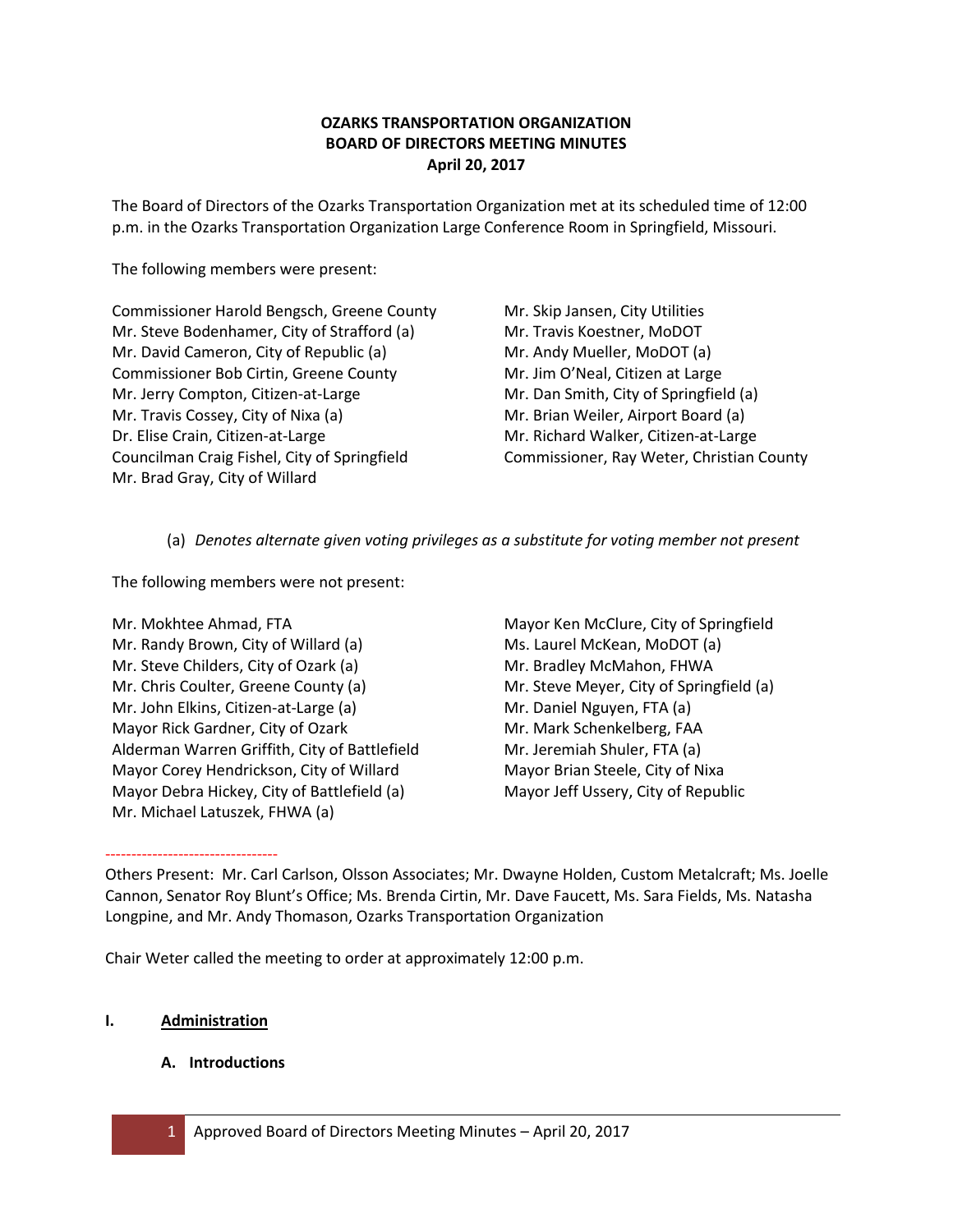## **B. Approval of Board of Directors Meeting Agenda**

Dr. Crain moved to approve the April 20, 2017 agenda. Mr. Cameron seconded the motion and it was unanimously approved.

## **C. Approval of the February 16, 2017 and March 24, 2017 Meeting Minutes**

Mr. Cameron moved to approve the February 16, 2017 and the March 24, 2017 Meeting minutes. Mr. Smith seconded the motion and it was unanimously approved.

## **D. Public Comment Period for All Agenda Items**

Sara Fields noted no public comment had been received since the packet had been distributed, and no one was present to speak to any item on the agenda.

#### **E. Approval of Consent Agenda Items**

Sara Fields briefly reviewed the items that had been placed on the Consent Agenda.

As no one requested any item be removed for discussion, Commissioner Cirtin moved for approval of the Consent Agenda Items III.A., III.B., and III.C. Mr. Weiler seconded the motion and it was unanimously approved.

#### **F. Executive Director's Report**

Sara Fields noted the Executive Summary for the Long Range Plan had been distributed at the meeting. The Board had adopted the Long Range Plan in August, however staff believed it was important to summarize it for the public.

Ms. Fields stated staff had been working on the Regional Trail Plan. She said there had been a public meeting held on the 19<sup>th</sup> and another would be held on the 20<sup>th</sup>. She added there was a website with an interactive map, where the information could be found and comments could be made. The site is [www.ototrailstudy.com.](http://www.ototrailstudy.com/) She noted there had been a lot of comments from the Strafford area.

Ms. Fields informed the Board that the Federal Highway Administration and Federal Transit Administration is coming to the June Board of Directors' meeting. She indicated they come every four years for a certification review. She stated that due to this addition to the June addition, she would be rescheduling some items that are normally handled in June. One of the items being moved is her annual evaluation, another is the annual Board of Director's training.

Ms. Fields updated the Board on the status of House Bill 933 (LAGERS). She said the bill had two readings, but nothing had occurred since that time. She noted she had called the Speaker's office and asked that it be moved forward, but they were noncommittal. She asked the Board members to call either the Speaker's office or their local Representative's office to seek support for this bill moving forward.

Ms. Fields commented that the dues' letters had been mailed earlier and everyone should have received them. She reiterated the dues are not due until July.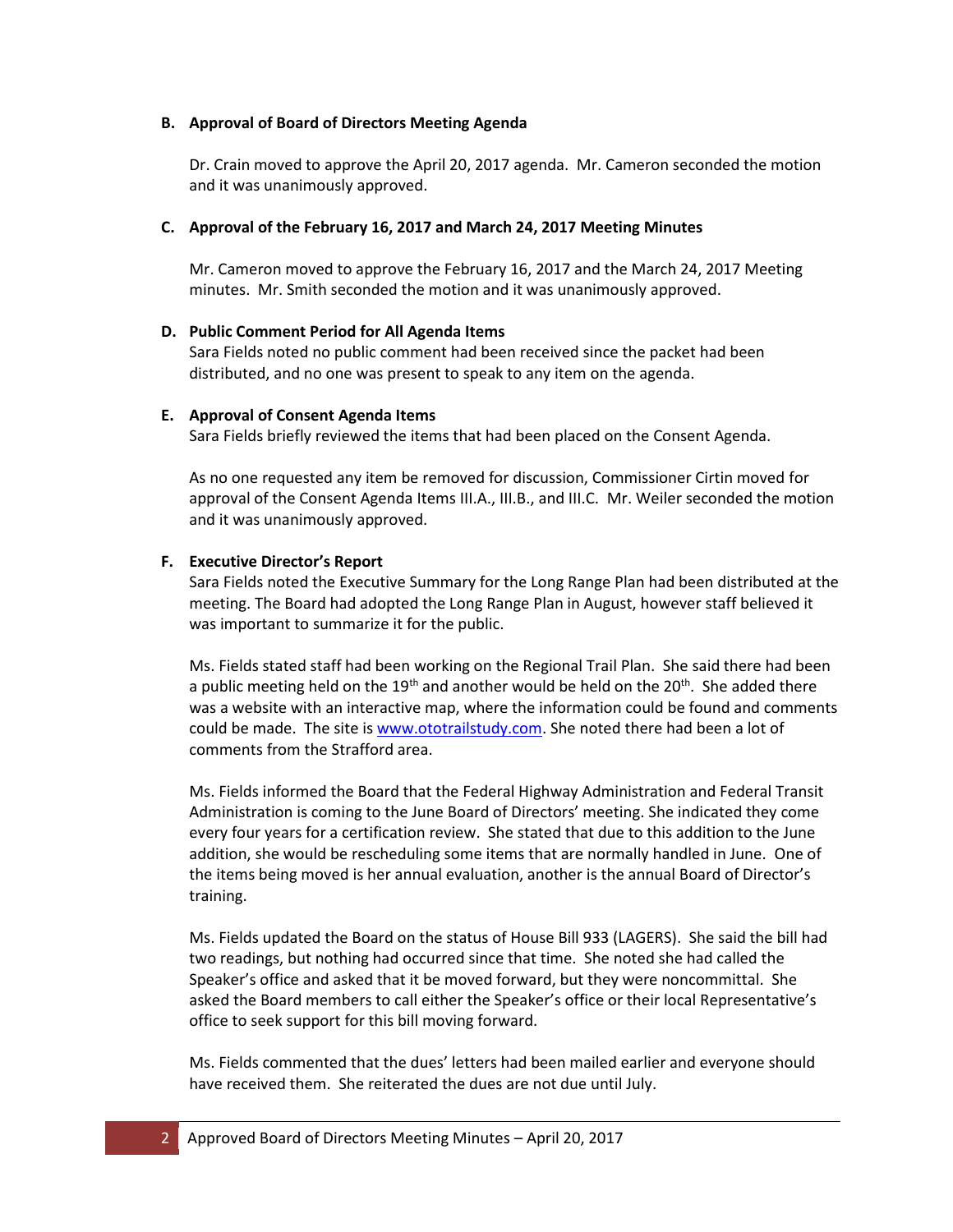Ms. Fields stated she had no definitive information on the Statewide Transportation Improvement Plan (STIP), but had been told by MoDOT that sometime in early to mid-May there should be a draft STIP available. She added that once this report is available, she will notify the Board as to what projects are included.

## **G. MoDOT Update**

Travis Koestner stated the Cost Share program has been reinstated. He noted the rules are not much different than they had been with the previous program. The applications are available and the first Cost Share Committee meeting will be later this fall. He outlined the allocations for the next few years; \$10 million for this year, \$15 million for next year, and then up to \$25 million by fiscal year 2020, provided funding is available.

Mr. Koestner stated the Route 65 pavement replacement project, beginning with the southbound lane, is scheduled to begin the week of July 10, 2017. He stated the contractor is Millstone Weber from the St. Louis area, noting they have done quite a bit of work around the State.

Andy Mueller updated the Board on the status of the Chestnut Expressway project. He stated there would be a major traffic switch in mid-July to the first of August. He said the lane configuration would stay the same with two lanes going westbound and one lane going eastbound. He added a portion of the bridge would be open for use, which would allow the contractor to complete its widening. He noted it is to be completed in November prior to the Thanksgiving holiday.

Mr. Weiler asked if there were any proposals in the State Legislature that would provide more funding for MoDOT. Mr. Koestner stated they were not aware of any proposals, current or future, that would increase their funding. He indicated there was still some discussion about creating a Transportation Panel, which would include the Economic Development Director for the State of Missouri and a few Senators and Representatives. However, it has not been finalized at this time. He noted the current Administration appears to be very supportive of the need for improved infrastructure, but have not as of yet, developed a clear plan as to how to proceed.

#### **H. Legislative Reports**

Joelle Cannon stated that Congress is in recess, so Senator Blunt has been visiting around the State. She said when the Congress reconvenes, they will be considering some of the President's nominations for open positions in his administration.

Ms. Cannon noted that FAST Act has been operating under a continuing Resolution which is funding the government at last year's level. She said this expires the week of April 24, and it has not been determined whether or not they will pass another Resolution or adopt an Omnibus bill. She added that as a member of the Appropriations Committee, Senator Blunt prefers an Omnibus bill, but at this time, they are not sure which direction will be taken.

Ms. Cannon stated if cities and counties are applying for federal grants, to please let her know if a letter of support is needed.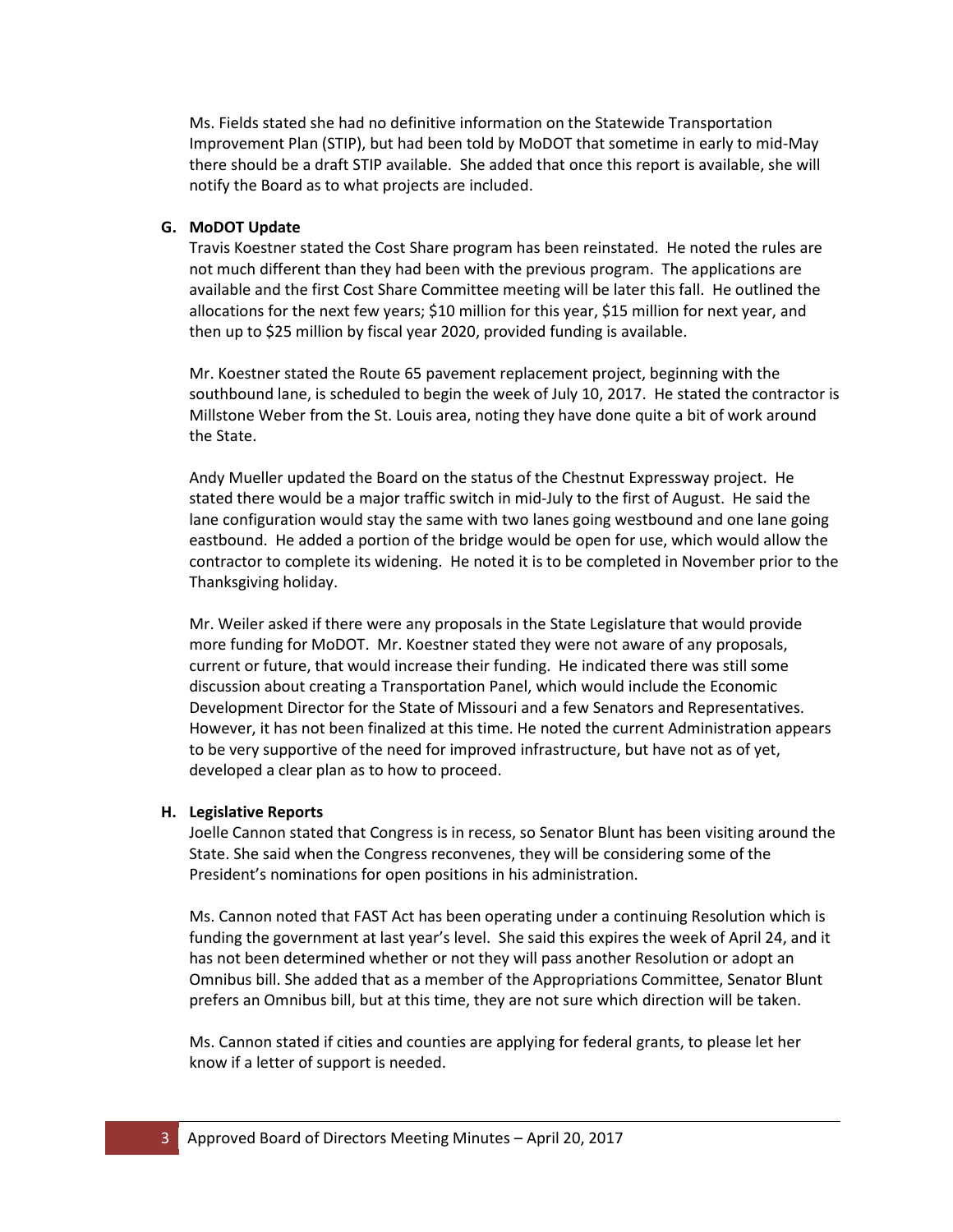#### **II. New Business**

## **A. US 60 East Major Thoroughfare Plan Amendment Request**

Sara Fields reviewed the history of the request for a new interchange on US 60, at the Highland Springs entrance. She stated the Major Thoroughfare Subcommittee had met and reviewed the background information. She said in reviewing this information, it was determined that it had been based on the property being developed as residential. She said the only studies regarding traffic were for low-density residential. She added the Committee believed the community needed to determine what the land use for this area was going to be, and the neighbors given an opportunity to comment on the proposed developments. At that time, the plans could be reviewed based on the updated land use plan. She added the City of Springfield has in their budget for the current year, a Growth and Land Use Plan Update. She noted she is not sure of the timeline for this update, but believes they are currently working on the RFP for the hiring of consultants to update this plan.

Ms. Fields stated it was the recommendation of the Technical Planning Committee that no action be taken until this updated Growth and Land Use Plan has been completed. With no objection from the Board of Directors, no action was taken.

#### **B. STBG Request to Spend Outside of Jurisdictional Boundaries**

Natasha Longpine stated that OTO distributes the State Transportation Projects (STP) funding, which has been renamed the Service Transportation Block Grant (STBG), to the jurisdictions. The bylaws required that for a jurisdiction to share their funding outside of their boundaries, there must be a vote of the members, with 75% voting in favor of the request. The City of Ozark is partnering with Christian County to construct a new Riverside Bridge, next to the existing bridge. As a portion of the bridge is not inside the City limits, the City of Ozark is requesting Board approval to spend up to \$400,000 of their funding outside the City limits.

Dr. Crain moved the Board of Directors approve the expenditure of STBG funds allocated to the City of Ozark on the Riverside Bridge and associated improvements. Mr. Smith seconded the motion and it was unanimously approved.

## **C. Congestion Management Process**

Andy Thomason reviewed the history of the development of the Congestion Management Process. He provided an overview of the information that had been distributed to the Board in their packets. Mr. O'Neal asked Mr. Thomason to elaborate on potential remedies that might be used to help alleviate congestion, as according to the map, some of the new construction projects had not appeared to have much of an impact. Mr. Thomason clarified for the Board the information that was contained on the map and the timeframe in which it was obtained. He added that some of the projects, such as the interchange at CC and Hwy 65 had not been completed when the map was created, so it would still show as congested, when today, that might not be the case.

Mr. Koestner said MoDOT has had several discussions on what next steps will improve and have a positive impact on traffic flow on some of the more congested areas.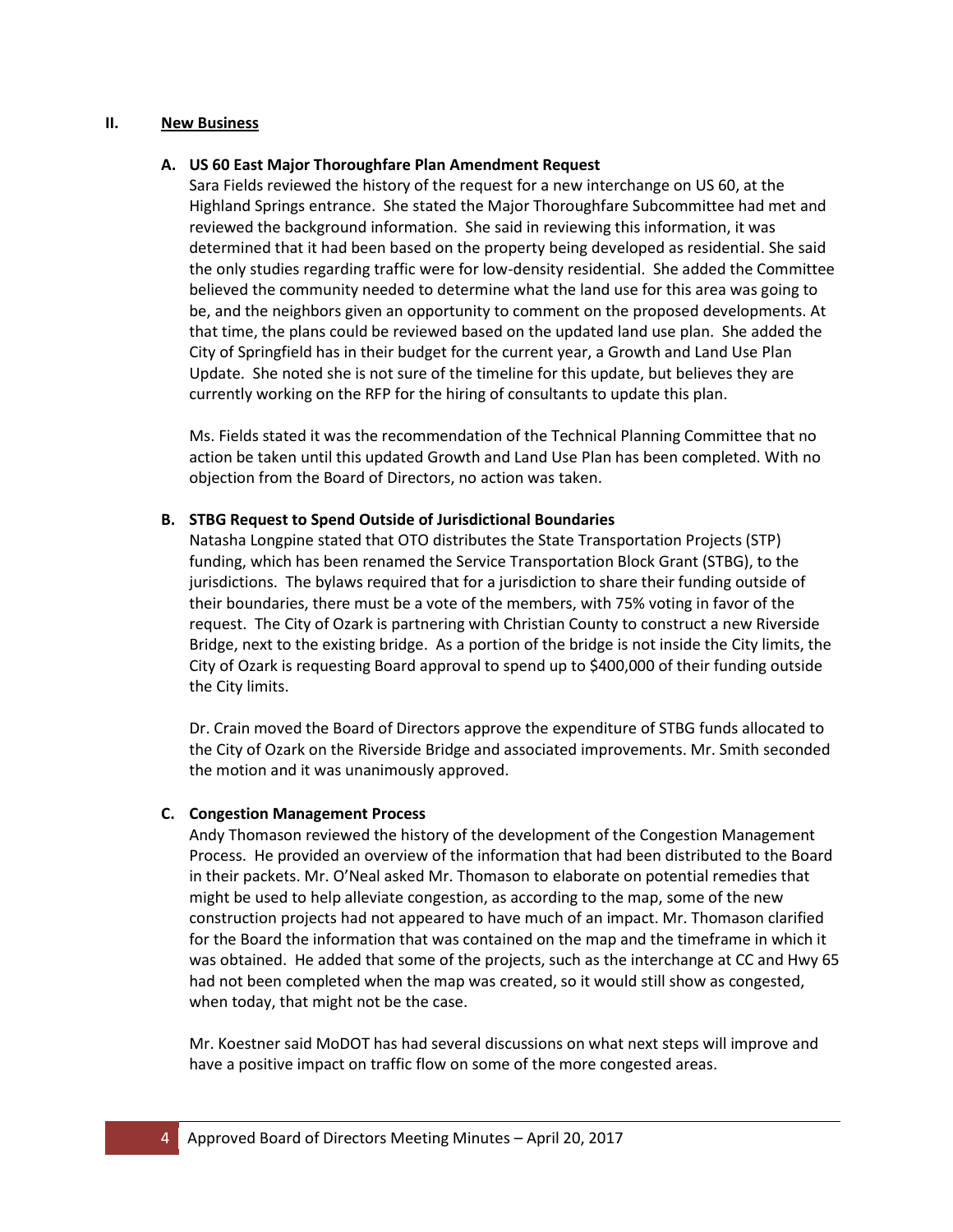Following additional discussion on future needs for improving traffic flow, Mr. Cirtin moved to approve the Congestion Management Process as recommended by the Congestion Management Process Subcommittee. Mr. O'Neal seconded the motion and it was unanimously approved.

## **D. Transit Coordination Plan**

Andy Thomason stated the OTO is responsible for administering a fair and impartial selection process for the region's Section 5310 Enhanced Mobility for Seniors and Individuals with Disability grant program. He said the Transit Coordination Plan (TCP) serves as the guidebook for administering this grant in our region. He reviewed the history and process of how the TCP was originally developed and what updates are contained in the plan currently before the Board. He said the focus remains on facilitating new and replacement vehicle purchases using the Section 5310 funds.

Mr. Bengsch moved the Board of Directors adopt the Transit Coordination Plan. Mr. Smith seconded the motion and it was unanimously approved.

## **E. OTO Growth Trends Report**

David Faucett discussed the Growth Trends Report from 2016. He discussed the process and explained the data included in the packet that was distributed to the Board prior to the meeting. He stated this report provides a view of growth for the OTO service area and the five county Metropolitan Statistical Area (MSA). This area consists of Christian, Dallas, Greene, Polk, and Webster counties.

Mr. Faucett noted this report is provided for informational purposes only and if the Board wishes to see additional information in the report in the future, to please let him know.

## **F. FY 2018 Unified Planning Work Program (UPWP)**

Sara Fields said the Unified Planning Work Program (UPWP) is the appendix to the contract the OTO has with MoDOT. She stated this is the document that allows the OTO to receive federal funds for the work performed annually. She added the grant is broken down 80% federal and 20% local, however, it is distributed through MoDOT.

She added the UPWP outlines the work the OTO will do each year, much of it being the same from year to year. She stated this proposed budget is for 2018 and included additional monies for hiring of consultants to look at some specific roadway capacities. She noted the trail project had been carried over into the next fiscal year as it is not anticipated to be completed by June 30. She stated the overall budget showed a decrease from FY 2017.

Mr. Cameron moved the Board of Directors approve the FY 2018 Unified Planning Work Program. Dr. Crain seconded the motion and it was unanimously approved.

## **G. FY 2018 OTO Operational Budget**

Sara Fields stated the Operational Budget is very similar to the UPWP, but it does not contain the in-kind match, direct services from MoDOT, or the City Utilities transit planning. She added that there are a few items where federal funds are not used, such as promotional materials for the OTO, and any type of legislative educational activities. Ms. Fields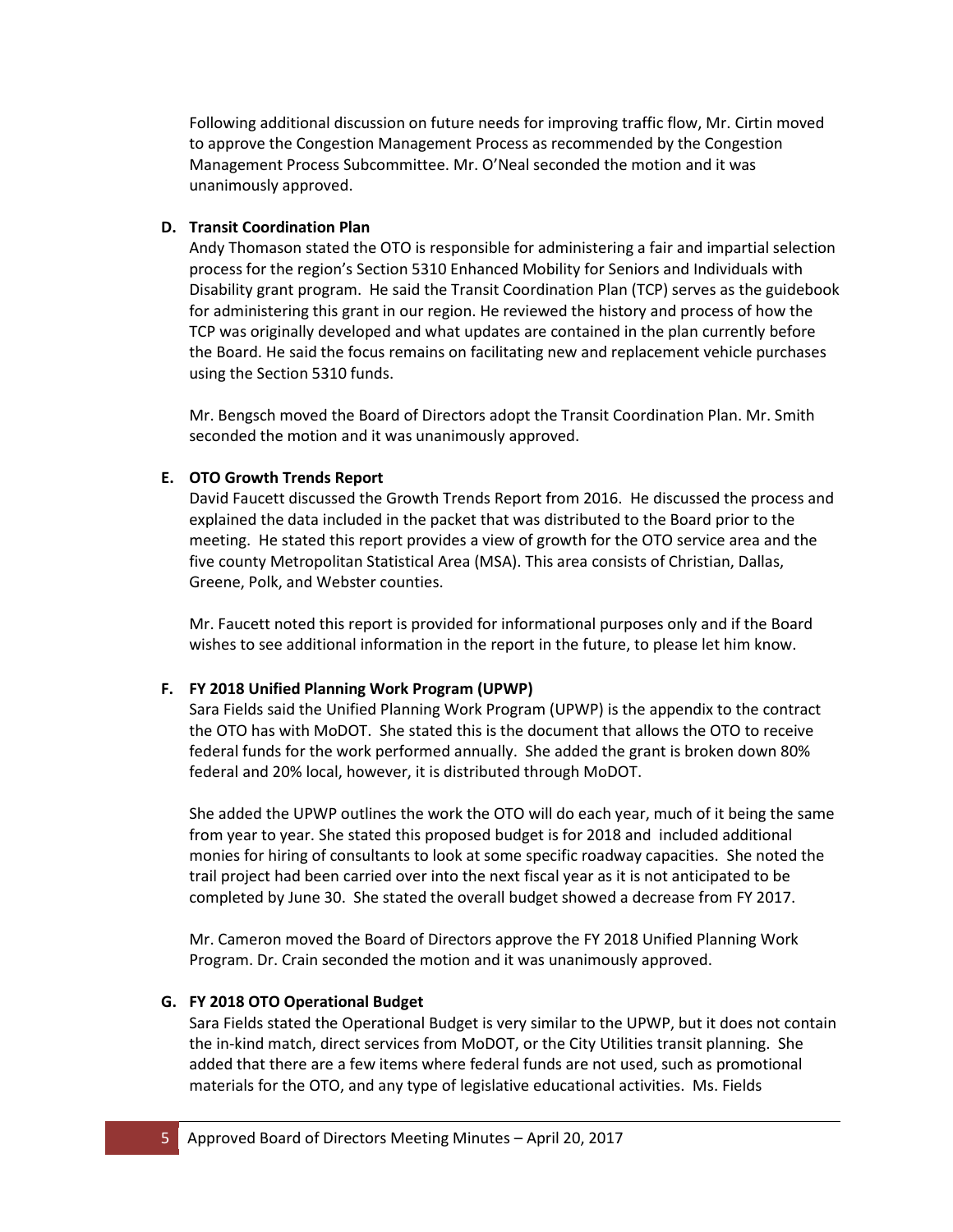highlighted a few of the items contained in the operational budget, which includes a new VOIP system to replace the current phone system, which has doubled in cost.

Mr. Cameron moved to amend the Operational Budget by adding \$1500 for the one-time salary compensation for staff that the Board had authorized in 2016. He noted he realized it is the Board's discretion whether or not to give it, but believes it should be added to the budget to avoid amending it at a later date. Dr. Crain seconded the motion and it was approved with Mr. Cirtin abstaining.

Mr. Cameron moved the Board of Directors approve the FY 2018 OTO Operational Budget as amended. Mr. Jansen seconded the motion and it was approved, with Mr. Cirtin abstaining.

#### **H. OTO Bylaw Amendment**

Sara Fields stated the OTO staff is recommending a few changes to the bylaws, which will strengthen the powers of the Executive Committee and relieve the Board of Directors from some of the administrative duties. She outlined the proposed changes noting that if these amendments are approved, the Board of Directors will begin receiving the Executive Committee agendas. This will allow a Board member to request an item be removed from the agenda and sent to the entire Board for consideration.

Dr. Crain moved the Board of Directors approve the proposed amendments to the OTO Bylaws. Mr. Bengsch seconded the motion and it was unanimously approved.

Dr. Crain moved the Board of Directors approved the OTO Bylaws as amended. Mr. Jansen seconded the motion and it was unanimously approved.

#### **I. Election of Secretary**

Sara Fields stated there is a Nominating Committee that recommends the officers that will serve on the Executive Committee. She added that Brian Bingle from the City of Nixa had resigned his position as Secretary. Ms. Fields said she had contacted the Nominating Committee and they are recommending Travis Cossey, City of Nixa, replace Mr. Bingle as Secretary. She noted Mr. Cossey has agreed to accept this position, adding nominations from the floor will be accepted.

Mr. Weiler moved nominations from the floor be closed. Dr. Crain seconded the motion and it was unanimously approved. Dr. Crain moved to elect Travis Cossey as Secretary to the Board of Directors of the Ozarks Transportation Organization for the calendar year 2017. Mr. Cameron seconded the motion and it was unanimously approved.

#### **J. Operations Manager Job Description Revision**

Sara Fields stated Debbie Parks had resigned to accept the position of Director of Finance for the City of Republic. She said that due to this opening she had reviewed the job description for the Operations Manager and had made a few revisions. She noted that due to these changes, the wide-range of duties and responsibilities, and the current market, she had raised the salary by approximately \$10,000. She added they had only received four applications in thirty days, but did not believe the salary range should be raised any higher.